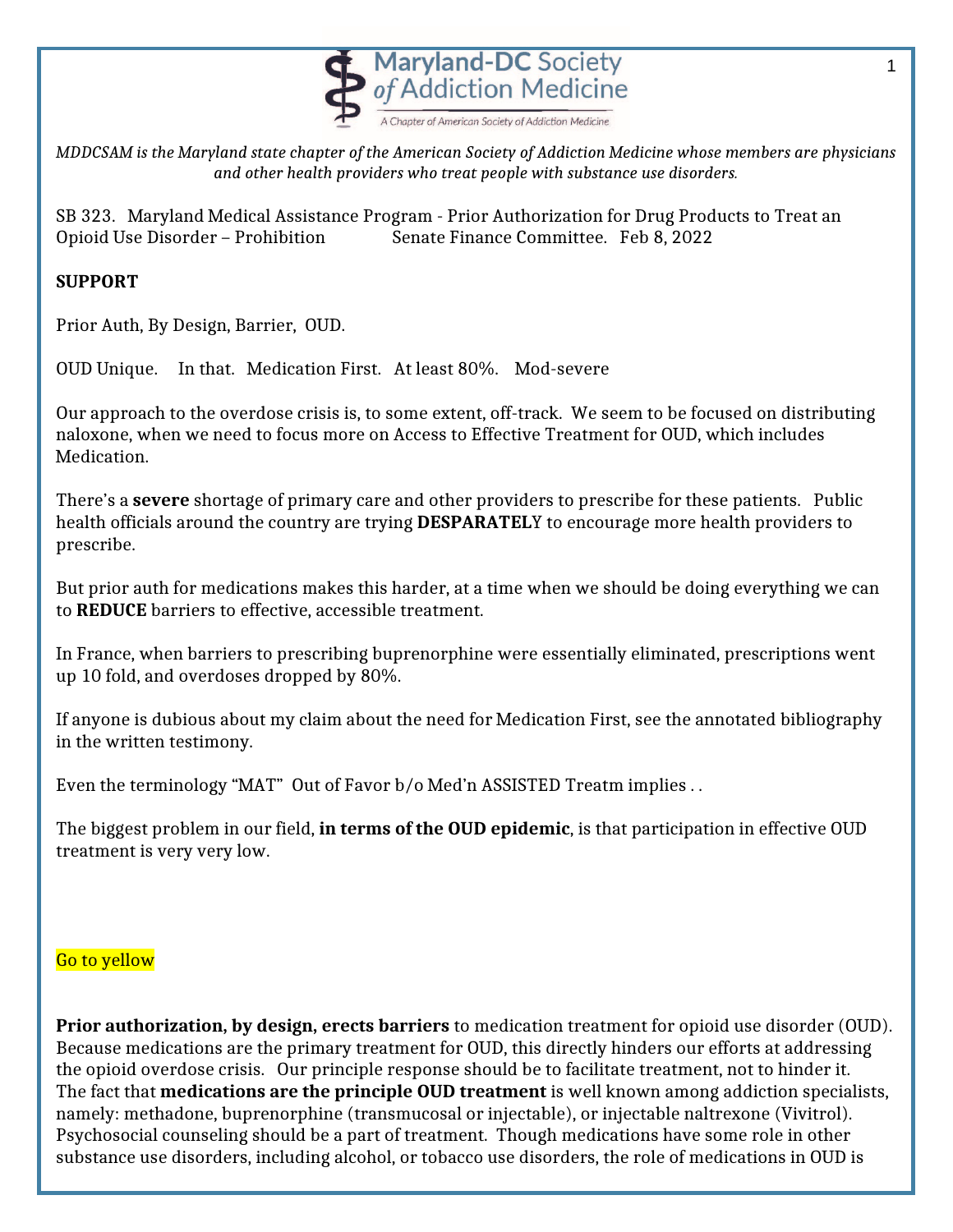unique, as the essential treatment for the great majority with moderate to severe OUD.

In fact, the term "Medication Assisted Treatment" (MAT) is now out of favor, and is being replaced in the literature by either the term 'Medication Treatment" (MT) or "Medications for OUD" (MOUD). This is because "Medication Assisted Treatment" implies that medication is something other than treatment. But, **in fact, medication is the treatment** (ideally combined with psychosocial treatment).

Medications for OUD are the most mis-understood treatments in the world. Many patients, families, and some policymakers are under the impression that patients should try to avoid using medications, or should come off them as soon as possible, and that these medications are "addicting." The gold standard treatments, methadone and buprenorphine, are opioids and cause 'physical dependence,' which is not at all the same as "addiction."

Because of this "medication stigma," policy makers, including in Maryland, have not understood what's important in reversing the overdose epidemic, which increased 30% since last year. The response seems to be focused on distributing Narcan, which is fine, and important,

but **the only way to significantly impact the opioid overdose epidemic is through increased access to treatment**, and [[for the great majority with established OUD]] that means **medication treatment**.

[Parenthetically], (Other approaches include <mark>increased access to peer and recovery services</mark>, syringe service programs, overdose prevention clinics, all of which keep people alive, and healthier, and get more people into treatment over time. And also prevention in terms of reducing opioid prescribing for pain, but these are beyond the scope of this hearing).

[And also, Prevention in terms of reducing over-prescribing, especially post-operatively.]

The experience in France illustrates the profound importance of medication treatment. In 1995, when France removed essentially all barriers to buprenorphine prescribing, 20% of all French physicians began treating OUD with medication. **The number of people treated with buprenorphine rose ten fold. Overdose deaths declined by 80%.** (Auriacombe et al).

Having a variety of medication options is critical. Patients are often reluctant to start medication treatment, and having a variety of choices and options can do wonders in getting them to start treatment.

 $(cont'd \dots)$ 

There is a tremendous effort to get more providers to participate in prescribing medication for OUD; relatively few are willing at this time. And prior auth requirements, by design, just erect an additional barrier. This requires prescribers to suddenly drop what they're doing and start making phone calls so they can prescribe a medicine. **This creates a significant barrier to treatment.**

Scores of studies, published over decades, have confirmed,– ad nauseum –that the great majority of patients with OUD, [[Need MEDICATION treatment to maintain recovery]] certainly those with moderate to severe OUD, have a very low chance of recovery without mediations for OUD. **Over 80% will relapse within about a year after gradually tapering off of medications**  within the first 6 - 12 months. Psychosocial treatment - by itself - is ineffective for OUD. I've included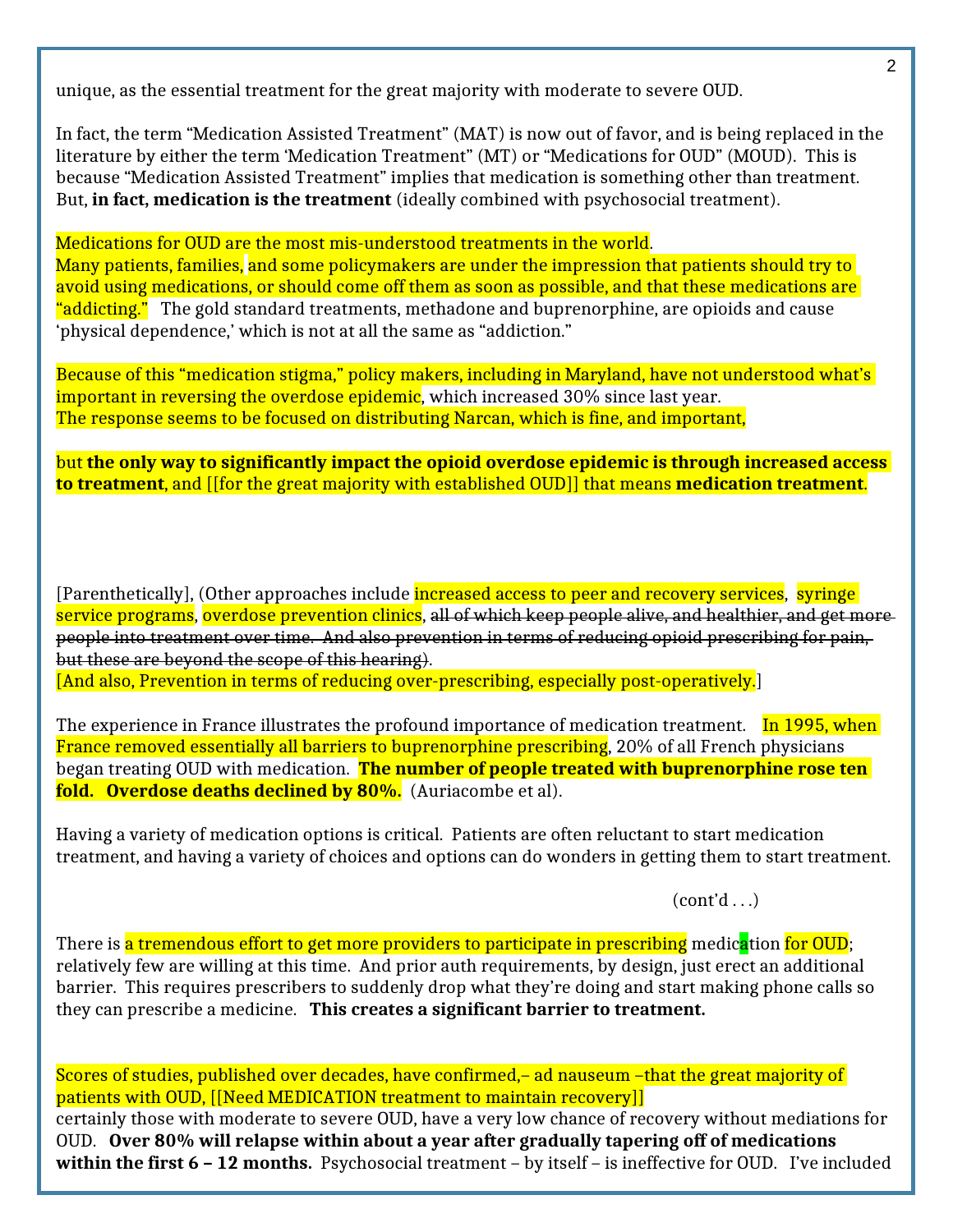some of these studies, including one review of the literature entitled "<mark>Leaving methadone treatment:</mark> **Lessons Learned, Lessons Forgotten, Lessons Ignored**". That was published over 20 years ago. (Margura S. et al).

We urge you to remove the significant and unnecessary barrier to the treatment of opioid use disorder.

Joseph A. Adams, MD, FASAM, Chair, Public Policy Committee

## REFERENCES

Auriacombe M et al. French Field Experience with Buprenorphine, The American Journal on Addictions, 13:S17–S28, 2004

Magura S, ET AL. Leaving methadone treatment: lessons learned, lessons forgotten, lessons ignored. Review Mt Sinai J Med. 2001 Jan;68(1):62-74. <http://bit.ly/leavingMTHD>

OUD agonists lowers risk of OD death by 80% compared to psychosocial treatment. Krawczyk N et al. Opioid agonist treatment and fatal overdose risk in a state-wide US population receiving opioid use disorder services. Addiction. 2020 Sep; 115(9): 1683–1694. Free: https://www.ncbi.nlm.nih.gov/pmc/articles/PMC7426244/

Among over 40,000 patients with opioid use disorder treated with various modalities, only treatment with buprenorphine or methadone was associated with reduced risk of overdose and serious opioidrelated acute care.

Wakeman SE et al. Comparative Effectiveness of Different Treatment Pathways for Opioid Use Disorder. JAMA Netw Open. 2020;3(2)

free: https://jamanetwork.com/journals/jamanetworkopen/fullarticle/2760032

"Behavioral interventions alone have extremely poor outcomes, with more than 80% of patients returning to drug use. Similarly poor results are seen with medication assisted tapering . . . "Longer periods of tapering (1–6 months) with methadone or buprenorphine are also ineffective in promoting abstinence beyond the initial stabilization period."

Bart G, Maintenance medication for opioid addiction: the Foundation of Recovery J Addict Dis. 2012; 31(3):207. Free: [www.ncbi.nlm.nih.gov/pmc/articles/PMC3411273/](http://www.ncbi.nlm.nih.gov/pmc/articles/PMC3411273/)

 $(cont'd \dots)$ 

"Patients who discontinue OUD medication generally return to illicit opioid use.". . Arbitrary time limits are inadvisable."

SAMHSA, Treatment Improvement Protocol 63 Updated 2020 Substance Abuse and Mental Health Services Administration.

Of over 4,000 patients who started a methadone taper, 13% had a "successful taper" defined as remaining alive, reaching a dose ≤5mg per day, not re-entering treatment, and not having an opioid-related hospitalization within 18 months. These poor outcomes are consistent with the findings of prior analyses." (additional references cited).